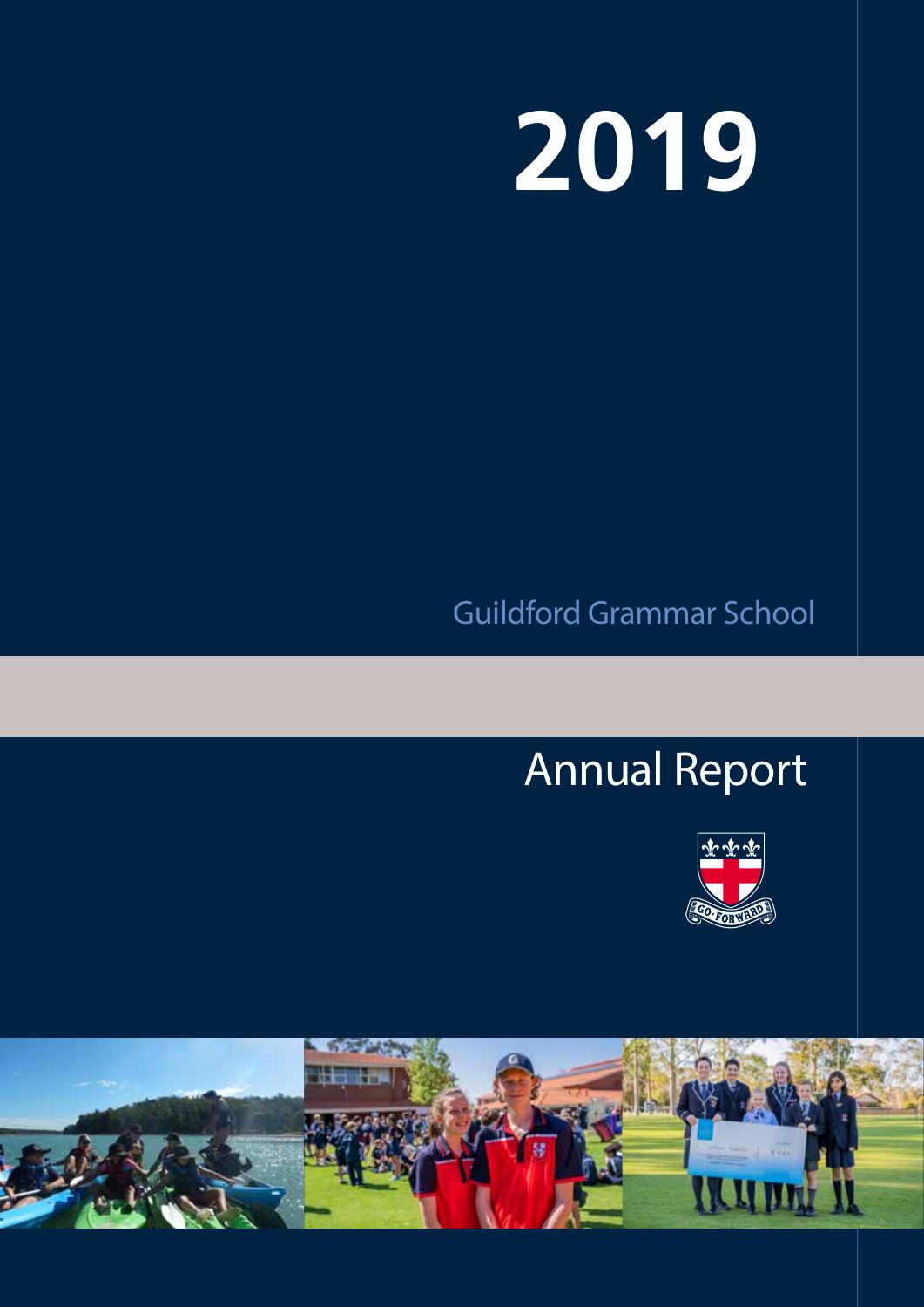

Located on the leafy banks of the Swan River, Guildford Grammar School is a co-educational Anglican, independent day and boarding school where girls and boys from Kindergarten to Year 12 are equipped to live a life of purpose.

Our purpose:

Inspiring students to achieve personal excellence and to be outstanding citizens who work to create a just, loving and peaceful society.

As one of Western Australia's oldest independent schools, Guildford Grammar School has a proud heritage of providing an outstanding education. The School was formed in 1896, when pastoralist and Parliamentarian Charles Harper saw the critical need for better education as a way to transform young lives.

We remain committed to our founding vision and focused on providing an education that will equip our students for life in the modern world. We know that the education landscape is continuously changing to fully prepare students for tomorrow. Children of today face a very different future to that of their predecessors. Our education philosophy is future-focused and we aim to instil boys and girls with the necessary skills for tomorrow.

At Guildford Grammar School, students will learn to become independent thinkers, problem solvers and innovators. They will develop a thirst for knowledge so that they will continue to learn throughout their life. In our rapidly changing world students need the skills to adapt and grow.

We are blessed with truly inspirational surroundings. Our spacious campus, located on almost 100 hectares of land on the banks of the Swan River, provides a magnificent backdrop for learning. In addition to the standard curriculum, our location and available land allows for a diverse range of sporting activities, with our main playing fields and rowing shed located on campus.

Guildford Grammar School provides extraordinary opportunities that prepare boys and girls for a bright future.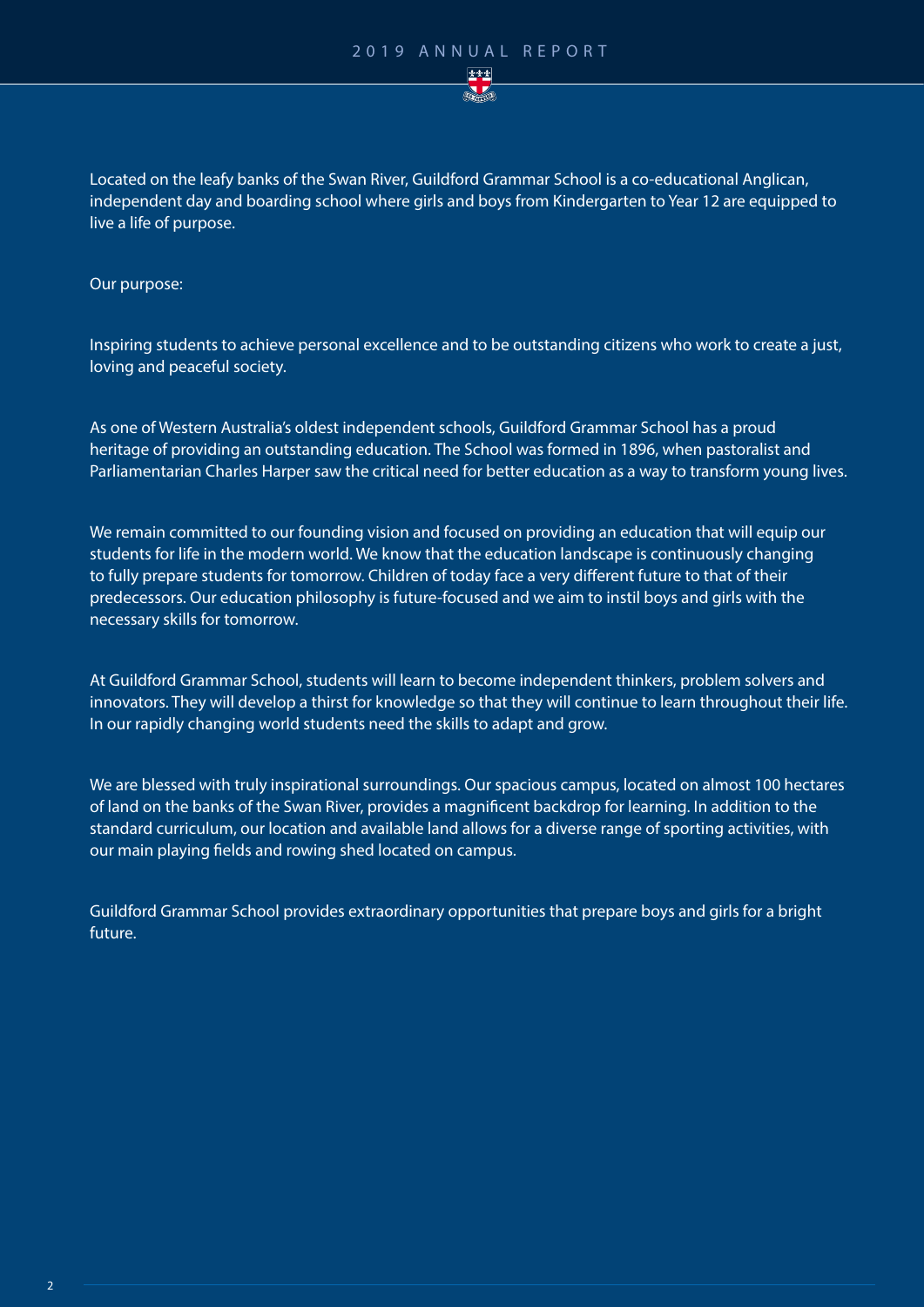

## Headmaster's Report

As you can imagine, I reflected a lot as my time at the School drew near, and in particular what I will miss most and what I truly value and love about our School community.

There are so many aspects to consider when addressing this question, the stunning grounds and facilities, the Chapel of St Mary and St George, the feeling you get when the sun is setting or rising over the campus, but as I reflected on all of the memorable moments and what I will miss most, it always came back to the people!

The students have continuously inspired me through their support for each other and courage when facing adversity. Their energy and enthusiasm are contagious, and I have loved seeing them excel in such a wide variety of activities, both curricular and co-curricular.

I love the fact that our school encourages students to go beyond their comfort zone and stereotypes. I will long remember so many students' speeches that have captivated the community, when boys and girls were bold and vulnerable, when they put their heart on the line and stated what really mattered to them.

I am proud of the student culture in the School and that our students live out our values. We have always focused on supporting our students to flourish and be good people. They have achieved amazing things individually and collectively, such as raising over \$90,000 for the World's Greatest Shave which led to the School being the top fundraising organisation in the country.

As I reflect on the many wonderful highlights, I am drawn to not only the achievements of the students, but the passionate and dedicated staff who create the vision and environment for the magic to happen.

I acknowledge and thank the staff who will be leaving our school community, and



in particular, highlight the dedicated and selfless service provided by the Assistant Head of Senior School, Peter Benzie. Peter has been an icon of the School over a 25 year period and will be greatly missed

We often talk about the importance of the partnership between parents and the School, and I have greatly appreciated the generosity and thoughtfulness of so many parents. This has not only been through the times of celebration, but in particular, when we have faced challenges together. There have been countless messages of encouragement at just the right time and I have admired witnessing the strength of connection and support that we give to each other when times are tough.

I thank all parents who have served on our various P&F committees, for your dedication, commitment and passion or the community. The emotional link people feel to the School is often commented on and this does not just happen.

A key factor in why the School is flourishing is due to strong governance and I am indebted to all Council members that I have worked with and in particular thank the

#### three Chairs, Michael Abbott, Mitchell Well and Roger Port.

To the President Dr William Ryan and all members of the Foundation I thank you for your incredible support of the School during my time as Headmaster. The Board is strategic and forward thinking and without their vison and support we would never have realised the Hockey Turf development and would not be currently building a world class boarding facility.

I have thoroughly enjoyed my involvement with the Old Guildfordian Association and thank current President Denys Warren and all past Presidents for their service.

Our Purpose statement was written in 2012 following an extensive community consultation process. We asked people what the School really stood for, what was special about it and why did we exist.

The outcome - 'To inspire students to achieve personal excellence and to be outstanding citizens who work to create a just, loving and peaceful society'.

Yes, we put 'love' in there - a very strong word and not one to be taken lightly. Close to nine years later, it is still just as relevant, and if anything, our world needs love more than ever. We are influenced to focus on ourselves, the individual, fear and xenophobia are ever prevalent, and division accentuated in so many areas of society.

Love is often thrown around as a word with many meanings, but at its heart is a call for us to give more freely, to judge less quickly, to forgive more readily and to embrace human diversity.

I am thankful for the love that I and my family have experienced through being a member of our School community and for the relationships that we have shared with so many special people.

Mr Stephen Webber HEADMASTER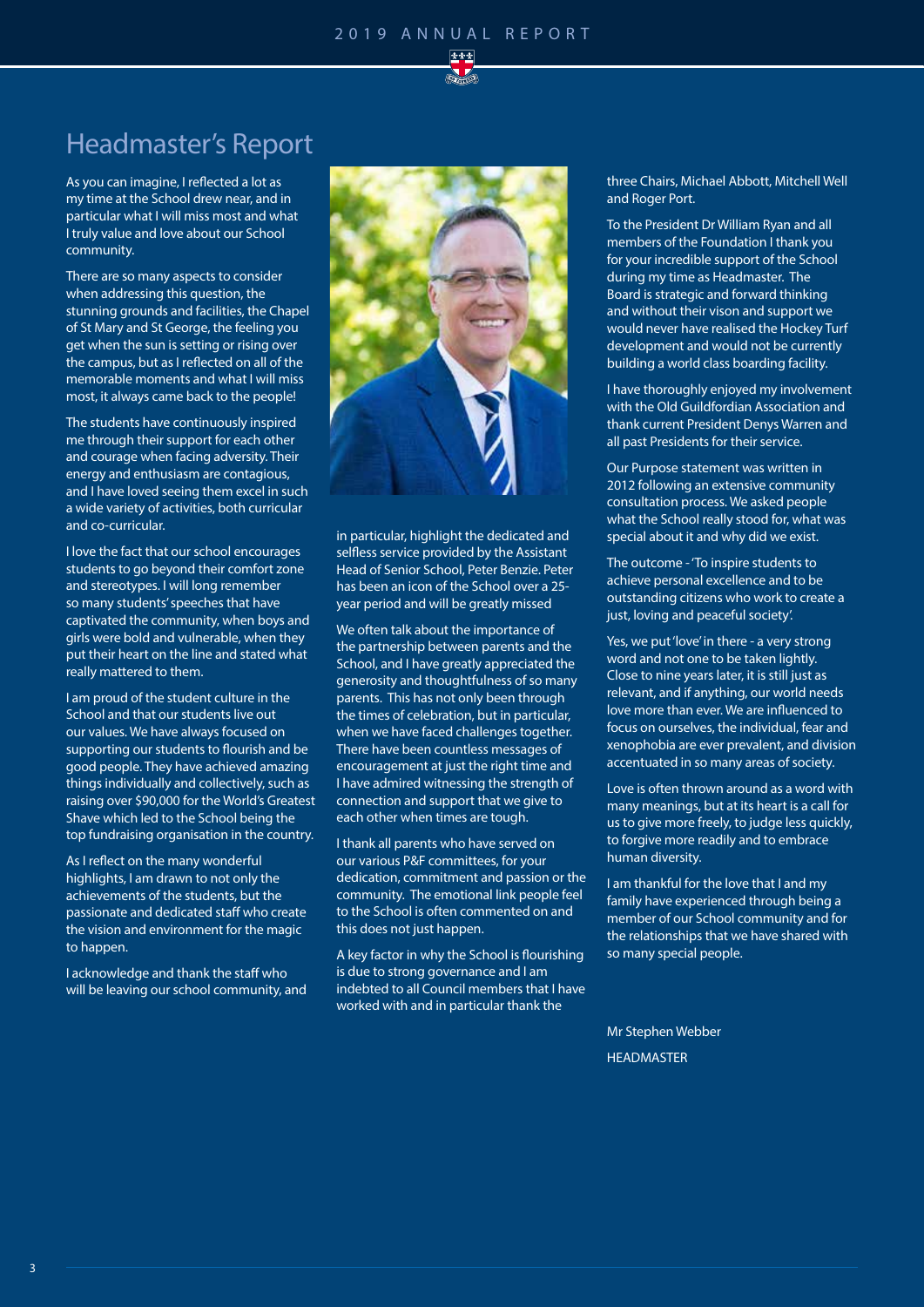#### 2019 ANNUAL REPORT



## School performance indicators

#### Workforce distribution

Guildford Grammar School has one staff member that identifies as being Aboriginal/Torres Strait Islander.

| Workplace profile and distribution by gender (permanent staff) |                |                |  |  |  |
|----------------------------------------------------------------|----------------|----------------|--|--|--|
| Category                                                       | female         | male           |  |  |  |
| Headmaster                                                     | $\Omega$       | $\mathbf{1}$   |  |  |  |
| <b>Head of School</b>                                          | $\Omega$       | $\overline{2}$ |  |  |  |
| <b>Deputy Heads of School</b>                                  | $\mathbf{1}$   | $\mathbf{1}$   |  |  |  |
| <b>Heads of Faculty</b>                                        | $\overline{2}$ | $\overline{7}$ |  |  |  |
| <b>Heads of House</b>                                          | 3              | 5              |  |  |  |
| <b>Heads of Halls of Residence</b>                             | $\Omega$       | $\overline{2}$ |  |  |  |
| <b>Senior Managers</b>                                         | $\overline{2}$ | 5              |  |  |  |
| <b>Senior Teachers</b>                                         | $\overline{2}$ | $\overline{2}$ |  |  |  |
| <b>Teachers</b>                                                | 55             | 34             |  |  |  |
| <b>Education Assistants</b>                                    | 19             | $\overline{3}$ |  |  |  |
| <b>Health Professionals</b>                                    | $\overline{4}$ | $\Omega$       |  |  |  |
| <b>Other Managers/Administrators</b>                           | 13             | 16             |  |  |  |
| Administrative, Maintenance and Support<br>Staff               | 44             | 32             |  |  |  |
| <b>Total</b>                                                   | 145            | 110            |  |  |  |



#### Staff qualifications – Senior School

The School Council Fellows of the Council Mr R M Port BA FCA SF Fin FAICD (Chair) Elected from August Mr M J Hillgrove (Treasurer) Mr M M Wells LLB BComm Mr P McLachlan ADVDipFin Serv GAICD Mr R B Lester BEc FFin GAICD The Rev Dr G J Seach BA Hons DipEdBD Hons AdvDip Min PhD Dr J Howell PhD MEd MEd TESOL GradCertEd Mngt BArts Bed Mrs D Norrish GAICD Mr S Johnstone BBus MLM MAICD Mrs M Brown BAppSci GradDipEd Mr P Lampropoulos LLB, BComm Mr Peter Kerr BEc, IA Hons

Honorary Fellows Mr A R Peterkin BA BEM Mr R A Cameron The Hon Mr J L C Wickham LLB QC Hon D Mr J D Clarkson FASA AHA MRSH Dr H Campbell Pope MBBS JP Mr K I Brine FAIB OAM Mr J L Longson Mr P J Dempster Mr R L Day FCPA FCIS Prof The Hon Justice D K Malcolm AC QC KCSJ Mr A R Terry FCA Mr D F Way FRAIA ARIBA Dr G M Fitzpatrick PhD BE MBA FAICD FAIM Mrs H M Yeates BA Hons GAICD, FACEL WA Hon

The Senior School Senior Administration Headmaster: Mr S Webber BSc GradDipEd MEd MACE Director of Finance, Secretary to the Council, Executive Officer GGS Foundation: Mr T Cocks CA CTP Snr CTA FGIA FCIS BBus GradDipAccounting MEdplus

Head of Senior School: Mr B J Evans BCom GradDipEd MBA (EdLship) Assistant Head of Senior School: Mr P B Benzie BEd AssIndArts MA Director of Teaching & Learning: Dr J Harris BSc Hons MEd PGCE PhD CMgr FIML Head of Catalyst: Mr G F Lawson BPHE DipEd GradDip HRM

Chaplaincy

Rev'd Canon Dr P Raymont BA BEdStud MEd PhD MACE MAPHA FRSA Rev'd T B Moss BAppSc BD DipEd

- Academic Staff Mr I Adcock BA Hons Bus Studs PGCE Mr J Allen BEd Ms L S Allen BA Psych DipEd MALPE Mr P R Ashby DipT BEd GradDipAppSc Dip Bus Mr A C Bacon BSc Hons PGradCertE Mrs S E Barnes BSc Hons MSc PGC PGCE Miss A N Barron BHPE Miss E F Brown GradDipEd BAMassComm Cert 1V Marketing Management DipHuman Resources Mr M Burbidge GradDipEd MSc Bsc Hons GradDipAcc& Sc Mrs S J Carroll BEd BAMassComm Mrs N E Carter Bed Mr J R Casey Mrs D J Chamberlain BA Hons PGCE Mr J Cheah BA DipEd Mr A J Creuzot BA GradDipEd Mr M P Dell BSc Hons GradCertEd MSc Fishery & Biology Mgmt Mr A A Derums M VisArts GradDipEd BFA Mrs J S Diamond BEd Drama & Dance Mr H Dobson BA Hons GradDipEd Mr C B Dymock BA BEd
	- Mr Q R Edmonds BA ADPA GradDipEd

Miss T L Elliott BEd

Mr D J Fawcett BSc Hons MA PGCE

Mrs L N Felstead BEd BCArts

Mr L N Fernandes BPhysEd DipT

Ms J M Finnie BA Hons PGradCertEd MEd PGradDipCoaching (Director of Girls' Sport)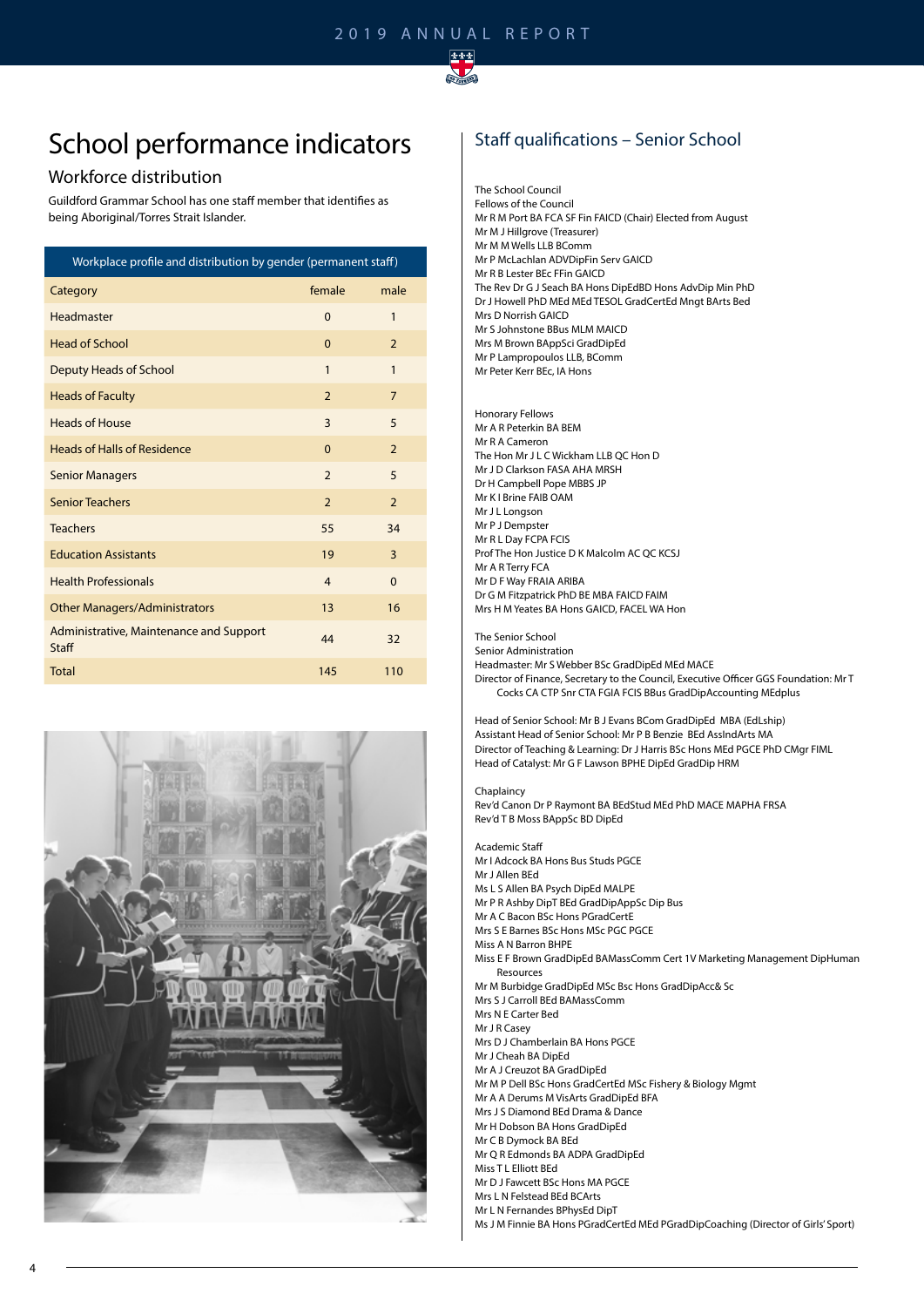#### 2019 ANNUAL REPORT

Mr G R Foster GradDipEd BAppSc HTCert Mr I P Frame BPhysEd DipT HC Mr D R Gething MA BMus GradDipEd Mr J J Giles BSc Hons GradDipEd MExcerSc Miss M P Gordon BSc PGrad Dietics GradDipEd Miss G P Haddleton BSc GradDipEd Ms M Healy MEd Dev Psych Miss O E Hope BA BEd Mrs M Humphreys DipAppLing Dr B J Hunt PhD BSc Hons GradDipEd Mr K M Hurley BA GradDipEd Dr G Jamieson BSc Hons GradDipEd DPsych Mr L S Jones BA Mr D R Lampard BSc GradDipEd Mrs P J Lawson BPHE GradDipEd Ms J J Leah BSc GradDipEd Med Mr F J Lubbe BSc Hons PGCE Mr S Lumbus BAAppSc GradDipEd Mrs S Macdonald BSc GradDipEd Ms U O Macdougall-Hull BEd MEd Mr R J Manson DipT BEd PGradDipAppSc MEdAdmin Ms H Mao BA Hons BEd MA Ms Kara Matthews Mrs L S McGuire BCom DipEd Mr B M Minchin BCom BEd Mr C A Naylor BSc PGradHDE Mr B A Nilsson BA GradDipEd MEd(Res) Mrs R E Notte BA BEd Mr P D Orriss BEd DipT Ms J D Patriquin MCouns BEd BScHKIN Ms A Peachment BMusT GradDipCultHerit Mr J O Perrin BA Hons PGradCertEd Ms F L Perring MBA BScHons GradDipEd Mr M J Pervan BMus Hons Mr N G Phillips BSc DipEd Ms A Pigneguy DipT BED Mr A Preston BEd Ms M Pritchard AssDipAppSc GradCertInfoServ Mr M C Prosser BBus GradDipEd Mrs C Puddicombe BA DipEd MEd Ms C J Reed BA DipT Mrs A J Roberts BSc GradDipEd Mr T Roost BBus GradDip Ed Mr J Rose BEd Ms J H Rumble BA BEd Ms C Skrapac Mr P Stenner BA Hons PGCE Mr G Swan BA BEd Ms L N Tan GradDipEd BArch Hons BEnvDesign Mr M K Tolomei BEd DipElectrotec Mr C Toop Mrs L E Truscott BEd Hons Mr M Underwood Mr M Weston DipT BEd Mr M T Weston BA GradDipEd MEd Mr A S Wildman BA Hons Grad DipEd AIFA MBII Mrs J V Wilson Bed Mr G Williams BEd BA Mr T P Wilson BEd

THE PREPARATORY SCHOOL Administration Head of the Preparatory School: Mr C E Wight BA MEd Deputy Head of the Preparatory School: Dr H M Miller BEd MEd EdD Director of Pedagogy: Ms J Wilmot MEd BEd PTD MACE MACEL AFAIM

Academic Staff Mrs S F Anderson BEd DipT Dr J Baayens BPsych DipEd MEdPsych DEdPsych Miss K Bernic BA BEd Mrs R P Bolger BA GradDIpEd GradCertEd Mrs L M Budler PTD HDE Miss S Coker BA GradCertEd Mr T G Colton BHlthPEd Ms B E Cooper DipT Miss P L Crossland Bed Hons Mr S M Day BEd Mrs E R de Jong BEd ECS Mrs F M Edney BEd

 $\sum_{i=1}^n$ 

Mrs V J Fuller BEd DipT Mrs L T Gass High DipEd PGradDipRem Ed Mrs D L Graber BA BEd Mr D G Griffiths BSc GradDipEd Mrs J L Griffiths HighDipEd Mrs D G Harris BA Miss C E Hemelaar BEd BA Med GradDipEarly Childhood GradDipSpecial Needs Mrs K E Hewett RA Mrs Kristin Humphreys BA GradDipEd ME Miss A Hurley BA Hons PGCE Ms S F Lamond Ms A E Liggett BEd GradDipEd Mr D M Macdonald BSc DipEd MHist Mrs J E MacLachlan DipT Bed Miss F Marsh BEd Early ChlhdSt Mr B Mattick BAFA MTeach (Prim) Mrs S Milhinch Bed Dr L Mosen-Lowe Ms L Olver BA Hons Mrs C Ray DipT QTS Ms L Roberts Dr A G Saxby PhD BMusEd Hons Miss S B Smith BEd Mr D G Taylor BA GradDipEd MEdLship Mrs T R Teuchert BEd DipT Mrs T Tupling BEd Miss B A Vance BEd Mrs C J Wall BEd Mrs J M Weston DipT BEd Ancillary Staff Mr M Abbas (Boarding House Supervisor) Mr H D Ackerman (Director of Coaching) Mrs A M Adams BEd Cert IV Training & Assessing (School Marshall) Mrs K M Adams Cert IV Education Assistant (Education Assistant) Mrs S R Adams (Administration Assistant) Mr E C Aird (Boarding House Supervisor, Sport Coach) Miss C E Alfirevich Cert III Business (Administration Assistant) Ms J M Allen (Senior School Library Officer) Ms I Aveling (Development Manager) Mr R J Bairnsfather-Scott (Groundsman) Mrs L M Barnett (Finance Manager) Mr A Beck (Indigenous Program Coordinator) Mrs C A Beech (Education Assistant) Mrs L Bella (Education Assistant) Ms D F Blyth (Out of School Care) Mrs A N Boehm (Admin Officer Music & Arts)

Mr P A Cairns (Theatre Arts Technician) Mrs D G Chandler (Housekeeping) Ms C-L Chen (Library Technician) Mr D S Cobby (Groundsman) Mrs R F Coldbeck (Senior School Canteen Manager) Mr T W Collins (Boarding House Supervisor) Miss S J Colquhoun (Administration Assistant) Mr N Cook Dip OHS Cert 4 DipProject Mgr Reg Builder (Maintenance Manager) Mr G W Cotton (Maintenance) Mr J R Credaro (Education Assistant) Mrs C R Cronje (Education Assistant) Miss M Daniele (Executive Assistant to Director of Finance) Mrs J A Dawson (Chef) Mr A S Dean (Boarding House Supervisor) Mr A de Freitas (Maintenance) Mrs J L de Freitas (Administrative Assistant) Mr D de Hoog (Transport Services Manager) Mr R M Doheny BDesign DipEd (Education Assistant) Mrs S Eadon Cert111 Ed Support Special Needs Cert IV (Education Assistant) Mr A S Elkington BPHE GradDipEd (Health & Physical ED Technician) Mrs S I Errington (Education Assistant) Mr G J Evans (Maintenance) Mrs C J Filippi (Preparatory School Library Officer) Mr M A Finlay (Groundsman)

Mrs D Fontaine (Out of School Care)

Mr G E Foster BBus Accounting & Finance GradDipEd Dip IT (Director of Information and Learning Technology)

Mr G E Foster BSc GradDipEd THC Dip Electrotec (Laboratory Technician)

Ms K C Frick Cert III Education Assistant Cert IV Special Needs Education Assistant Dip Community Services Dip Education Support (Education Assistant)

Mrs S V Gayski (Education Assistant)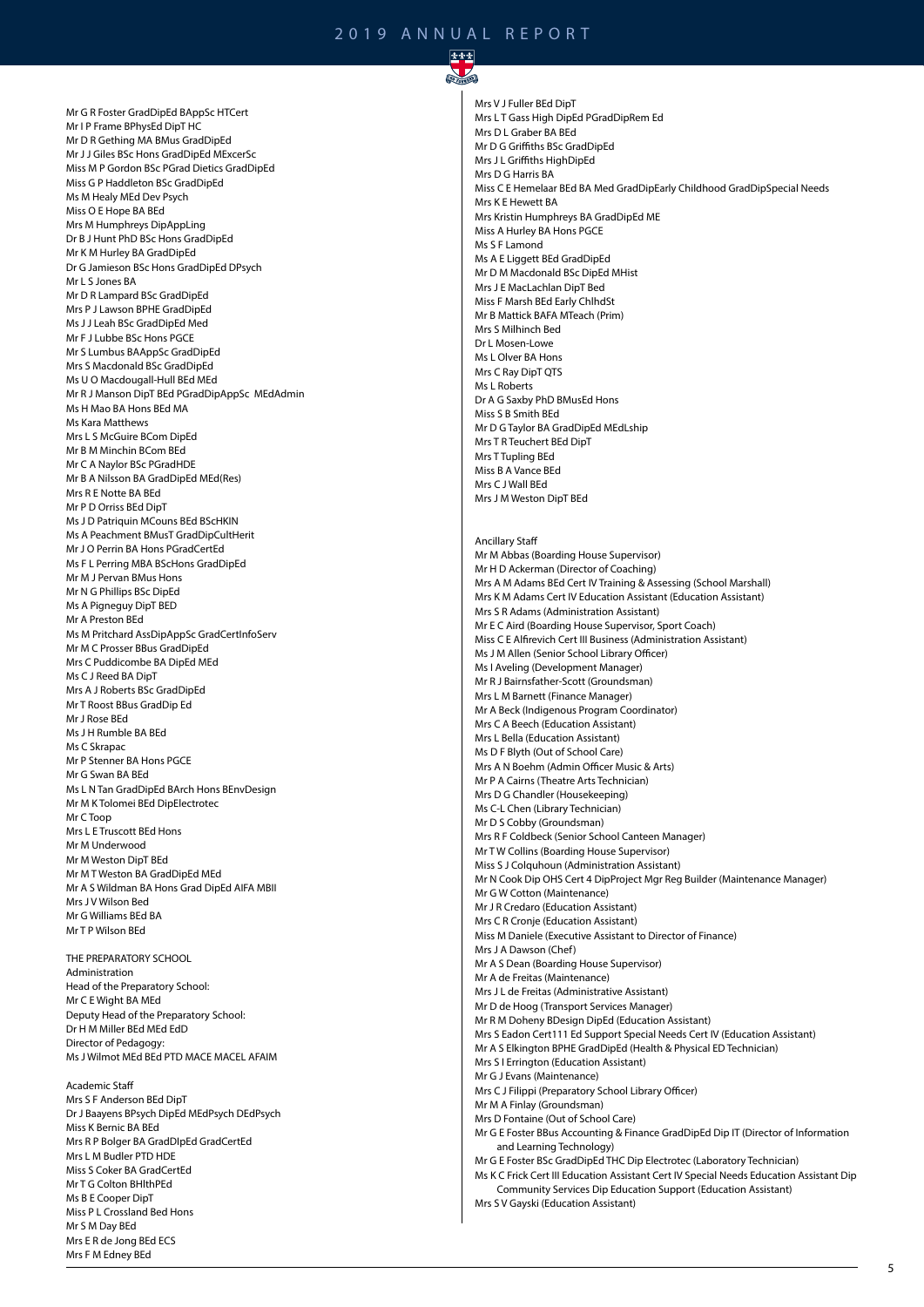Ms J M Gerrans (Administrative Assistant) Mr J A Goncalves (Groundsman) Miss T J Goodwin (Education Assistant) Ms R Gulati (Payroll Officer) Mrs K C Hadlow TA Cert AC (Education Assistant) Ms A J Harvey (Executive Assistant to Headmaster) Mr A Hillgrove (Out of School Care) Mrs J A Hounslow (Crosswalk Attendant) Mrs C Hughes Cert III Ed Support, Cert IV Training & Assessing, Cert IV Education Assistant Special Needs (Education Assistant) Mr I W Hughes (Maintenance) Mrs P Huntington (Sports Development Coordinator, Equestrian Coach) Mr A C Jo-Kovacs (Sports Development Coordinator, Swimming Coach) Mrs A D Johnson (Head of Preparatory School's Executive Assistant) Mrs J J Johnson (Enrolments Administration Assistant) Mrs C L Jones (Kitchen Hand) Mr B Jurich (Technician, Design & Technology) Miss J Kappelle (Administration Assistant) Miss V Kent Dip of Lib & Info Services (Senior School Library Technician) Mr J S Kerr (Sport Coach, Boat Shed Manager) Mr J P Kingston (Caretaker Stronghills) Mrs U D Krautmann (Housekeeping) Mrs T L Laurito DipBus (Registrar) Mrs L-A Ledward (Education Assistant) Mr E E Lesk (Boarding House Supervisor) Mrs L F Liddiard DipBus (Executive Assistant Director of Teaching & Learning) Mrs H J Lim (Education Assistant) Mr J C Lintern (Maintenance) Ms M Lintern (Administration Finance) Mr R D Longson (Director of Community Relations) Mrs G Lopez (Human Resources Administrator) Mr A J Lovrich (Director of Rowing) Mrs S D Macaulay (Education Assistant) Mrs G MacDonald AssocDegGenStud AssocDip Mgt Diploma in Digital Marketing (Marketing & Public Relations Manager/Webmaster) Mr M Malhotra CPA, MAAcc, GradDipBus Mgt, Cert iV Competitive Process Manufacturing, BABusMgt (Finance Manager) Mrs S J Manolini (Education Assistant) Mr P S Marshall (Facilities Manager Hockey) Mrs K J McCaughey (Laboratory Technician) Ms M S McCracken Dip Couns (Executive Assistant to Head of Senior School) Mr R McDonald (Groundsman) Mrs J V McRoberts DipBus (Compliance Project Manager) Mrs C Nisbet (Clothing Shop Assistant) Ms C Noort Dip Management (Careers, Workplace Learning and VET Pathways Coordinator) Mrs M O'Donovan BA LLB GradDip Human Resources (Housemother) Mrs T L O'Neil (Finance Accounts Payable) Mrs T M Partington (Education Assistant) Mr P Pieloor (Graphic Artist/Videographer) Mrs H J Pinelli (Preparatory School Administration Officer) Ms L D Preedy (Printery) Mrs G Radley (Education Assistant) Mr D Ratcliffe (Boarding Resident) Miss A L Renzullo (Housekeeping) Mrs T M Roki (Financial Services Manager, Events & Functions Co-ordinator) Mr M Salter (Maintenance) Mr S J Salter (Groundsman) Mrs G L Smith (Enrolments) Mr S Smith (Catering) Miss P Smith-Crowe (Out of School Care) Mr C Stuart (Groundsman) Mrs T Swan (Education Assistant) Mrs K Teo BPsych MBus (Director of Human Resources) Mrs K F Timms Cert IV Bus Cert IV OHS (Administration Assistant) Mrs E Tolich (Kitchen & Functions Assistant) Mr G F Torley (Chef) Miss K L Trimble AssDegSc LibTech (Library Technician) Mr G Tseng (Chef) Mrs A J Tucker (Clothing Shop Manager) Miss E J Tuckwell (Education Assistant) Mrs R Vagg (Cleaning Manager) Ms B Van Herk (Administration Assistant) Ms J Vance (Education Assistant) Mr D J Walkington DipHort (Grounds Manager) Mr N Wallace (Boarding Resident) Mrs R Waller (Archivist)

Mr A P Warren Food & beverage Manager) Mr D S Williams BBus (Mkt & Tsm Mgt) AdvDipProjMgmt Cert IV OHS F Edplus (Executive Director, The Old Guildfordians Association) Mr D Wood (Groundsman) Mrs A-M Wytkin DipEdAssist (Education Assistant) Mr D R York (Director of Property)

House Mothers Sir Francis Burt Senior Hall of Residence: Mrs L-J Campbell Mrs J de Freitas Malcolm Junior Hall of Residence: Ms M O'Donovan BA LLB GradDipHR

Instrumental Tutors Mrs A Boehm (Accompanist) Mrs C A Browning (Piano) Mr S Cutri (Guitar) Mrs B J Deacon (Cello) Mr J D Edwards (Guitar) Mrs E L Fitch (French Horn) Mrs J M Holdsworth (Flute) Miss T LeBrun (Percussion/Drums) Ms T D Martin (Voice) Mr D Martinus (Jazz Piano) Ms B J Newell (Piano) Mrs I Otto-Johansen (Voice) Mrs A Peachment (Violin/Viola) Mr A J Pearson (Drum)<br>
Mr M J Perkins (Drum) Mr M I Perkins Mr T Pollio (Piano) Mr S V Pooley (Bass) Mrs M A Roberts (Piano)

Mr B J Kruger (Violin/ Viola, Accompanist) Mr M Pervan (Trombone, Trumpet, phonium, Tuba, Sousaphone, Theory, Composition) Mr D R Slee (Accompanist) Mr D B Swope (Saxophone) Mr M Underwood (Voice)

Medical Officer Dr D Prendergast BSc MB BS

Medical Centre Nurse Manager V J Bellinge RN RM Nurse S Burrows RN Nurse C J Cahill RN Nurse A Edwards RN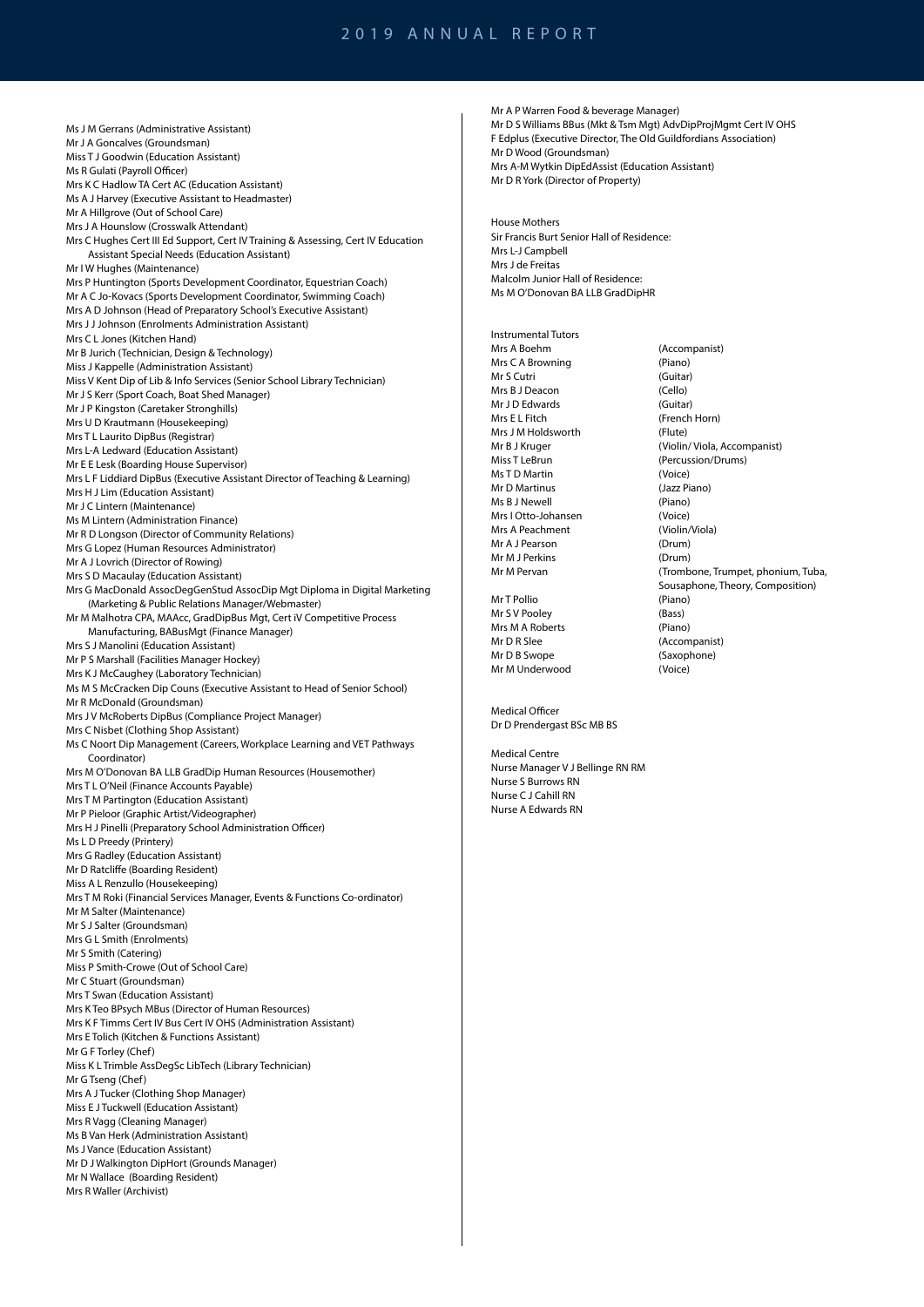

#### NAPLAN 2019

| Mean Performance for Guildford Grammar School, State, National |     |              |                 |  |  |  |
|----------------------------------------------------------------|-----|--------------|-----------------|--|--|--|
| Reading                                                        | GGS | <b>State</b> | <b>National</b> |  |  |  |
| Year <sub>3</sub>                                              | 461 | 427          | 423             |  |  |  |
| Year 5                                                         | 546 | 504          | 506             |  |  |  |
| Year 7                                                         | 584 | 546          | 546             |  |  |  |
| Year 9                                                         | 618 | 589          | 580             |  |  |  |
| Writing                                                        | GGS | <b>State</b> | <b>National</b> |  |  |  |
| Year <sub>3</sub>                                              | 419 | 420          | 423             |  |  |  |
| Year 5                                                         | 493 | 471          | 474             |  |  |  |
| Year 7                                                         | 539 | 513          | 513             |  |  |  |
| Year 9                                                         | 583 | 558          | 549             |  |  |  |
| <b>Grammar and Punctuation</b>                                 | GGS | <b>State</b> | <b>National</b> |  |  |  |
| Year <sub>3</sub>                                              | 446 | 435          | 440             |  |  |  |
| Year 5                                                         | 524 | 498          | 499             |  |  |  |
| Year 7                                                         | 561 | 542          | 542             |  |  |  |
| Year 9                                                         | 597 | 579          | 573             |  |  |  |
| Spelling                                                       | GGS | <b>State</b> | <b>National</b> |  |  |  |
| Year <sub>3</sub>                                              | 416 | 412          | 419             |  |  |  |
| Year 5                                                         | 511 | 500          | 501             |  |  |  |
| Year 7                                                         | 565 | 547          | 546             |  |  |  |
| Year 9                                                         | 600 | 587          | 582             |  |  |  |
| <b>Numeracy</b>                                                | GGS | <b>State</b> | <b>National</b> |  |  |  |
| Year <sub>3</sub>                                              | 425 | 405          | 408             |  |  |  |
| Year 5                                                         | 521 | 492          | 496             |  |  |  |
| Year 7                                                         | 599 | 558          | 554             |  |  |  |
| Year 9                                                         | 635 | 602          | 592             |  |  |  |

#### The Class of 2019

High academic achievement is a feature of our results, with 28 students (24% of those sitting four or more ATAR examinations) achieving an ATAR above 90, ranking their results in the top 10% nationally. Six of these students achieved an ATAR of 97.5 or more, placing them in the top 2.5% Australiawide. They have the honour of entering Guildford Grammar School's Academic Honour Guild (previously known as the 400 club).

A snapshot of the Class of 2019 reveals:

- 76% of all Guildford Grammar School Year 12 students achieved an ATAR
- 24% of ATAR students achieved an ATAR above 90
- A further 22% of students achieved an ATAR of between 80 and 89.95
- The median ATAR of students applying for University was 80.35.

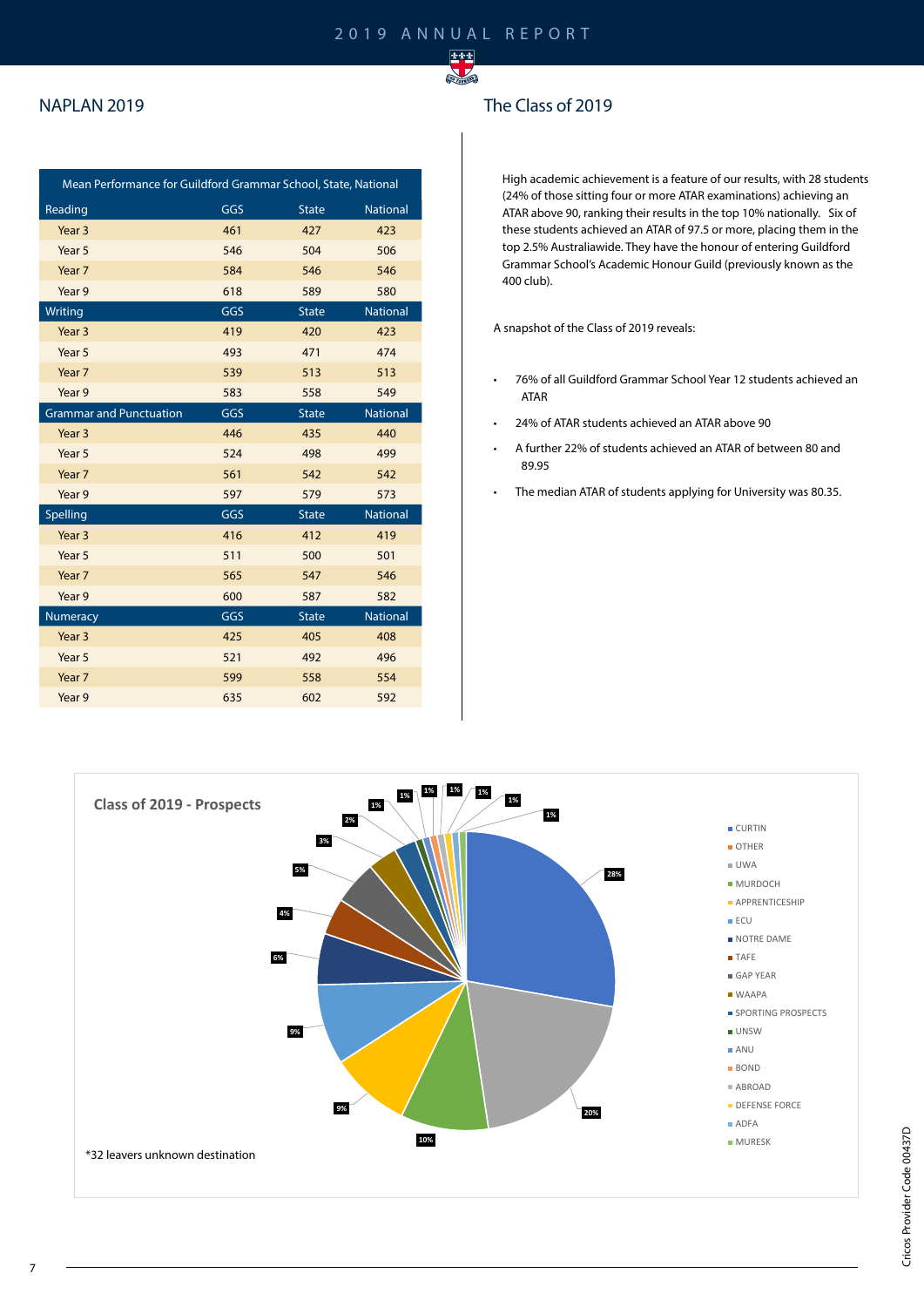

# Personal excellence at Guildford Grammar School

The Class of 2019 were an exceptional and diverse group of young women and men with many talents, interests and abilities. This diversity is represented in their post-school destinations and career choices.

# **Pathways**





## **Personal Success**

24% ATAR over 90

of all Guildford Grammar School<br>12 Students achieved an ATAR

of ATAR students achieved an

- 
- 



80.35 was the Median ATAR Score

22% of students achieved an<br>22% ATAR of between 80 and 89.95